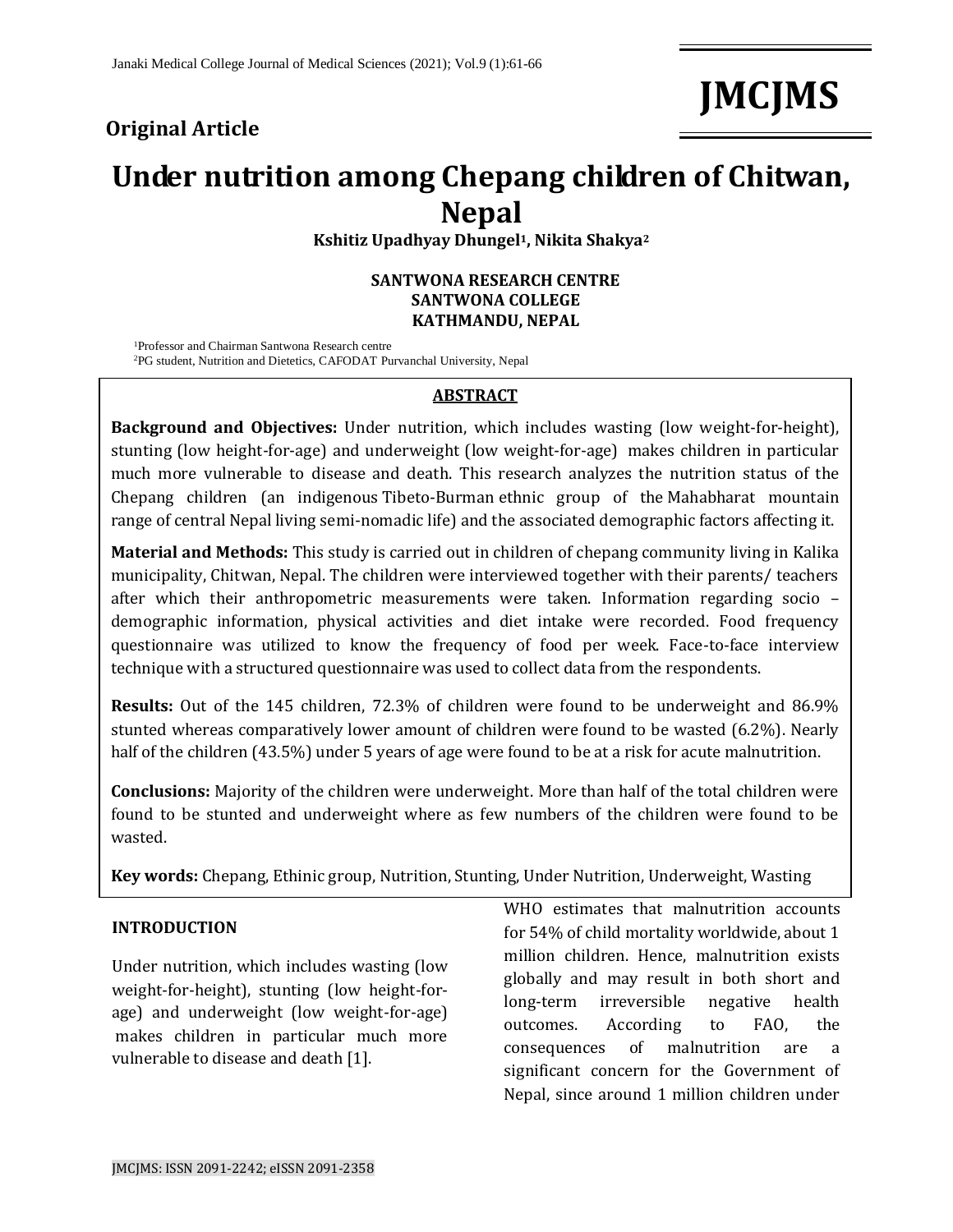5 years (36%) suffer from chronic malnutrition (stunting or low height for age) and 10 percent suffer from acute malnutrition (wasting or low weight for height) [2].

Prevalence of underweight, stunting and wasting was 22.7%, 37.3% and 25.7% respectively in Chitwan according to a research done by Ruwali [3]. The Chepang have often been characterized as the poorest of Nepal's poor. According to the 2011 Census, their population stands at 68,399 Chepang in the country, of which 67.63% were [Hindu,](https://en.wikipedia.org/wiki/Hindu) 23.38% were [Buddhists,](https://en.wikipedia.org/wiki/Buddhists) 7.74% were [Christians,](https://en.wikipedia.org/wiki/Christians) and 1.25% others [4]. They are mostly located in [Dhading](https://en.wikipedia.org/wiki/Dhading_District)  [District,](https://en.wikipedia.org/wiki/Dhading_District) [Chitwan District,](https://en.wikipedia.org/wiki/Chitwan_District) [Gorkha](https://en.wikipedia.org/wiki/Gorkha_District)  [District,](https://en.wikipedia.org/wiki/Gorkha_District) [Makwanpur District,](https://en.wikipedia.org/wiki/Makwanpur_District) and [Tanahu](https://en.wikipedia.org/wiki/Tanahu_District)  [District](https://en.wikipedia.org/wiki/Tanahu_District) with 3.7% people speaking Chepang as their first language in Chitwan district only [4].

Chepang community is an indigenous [Tibeto-](https://en.wikipedia.org/wiki/Tibeto-Burman)[Burman](https://en.wikipedia.org/wiki/Tibeto-Burman) ethnic group of the [Mahabharat](https://en.wikipedia.org/wiki/Lower_Himalayan_Range)  [mountain range](https://en.wikipedia.org/wiki/Lower_Himalayan_Range) of central Nepal living seminomadic life [5-6] Nikita. AJSSM]. With such conditions, their nutrition status among children and their lifestyle seem to be in poor conditions. With this research, the aim is to find out the prevalence of children suffering from malnutrition so that further research can be done on this to help their situation. Recording of their lifestyle and dietary pattern can help to better understand them which ultimately make it easier to provide help and support for them.

Assessment of the under nutritional status among the school going children of the Chepang community is going to be conducted. This age group is a sensitive age group. For the rapid growth during adolescence ahead, conserves are being laid down during this period.

*Objective of the study:* The general objective was to study the nutritional status (under nutrition) of the Chepang School going children of Kalika Municilaity in Chitwan District of Nepal.

#### *Specific Objectives*

- i. To study the demographic and anthropometric measurements of the Chepang school going children.
- ii. To study the prevalence of stunting, wasting and underweight (under nutrition status)

#### **MATERIAL AND METHODS**

This is a cross sectional descriptive study carried out to assess the nutritional status and dietary pattern of Chepang children population from Chitwan district. The children were interviewed together with their parents/ teachers after which their anthropometric measurements were taken. The children were interviewed together with their parents/ teachers after which their anthropometric measurement was taken as taken by Dhungel and Bhattarai, 2020 [7].

An interview method followed by anthropometric measurement for the height in cm and weight in kg was used including waist hip ratio for the data collection. Then the children were asked about socio – demographic information, physical activities and diet intake. Food frequency questionnaire was to know the frequency of food per week. A structured questionnaire was used as tool of data collection. Face-to-face interview with children and their parents were used to collect data from the respondents.

The height was measured by using stadiometer and weighing machine was used for the weight measurement. Weighing machine was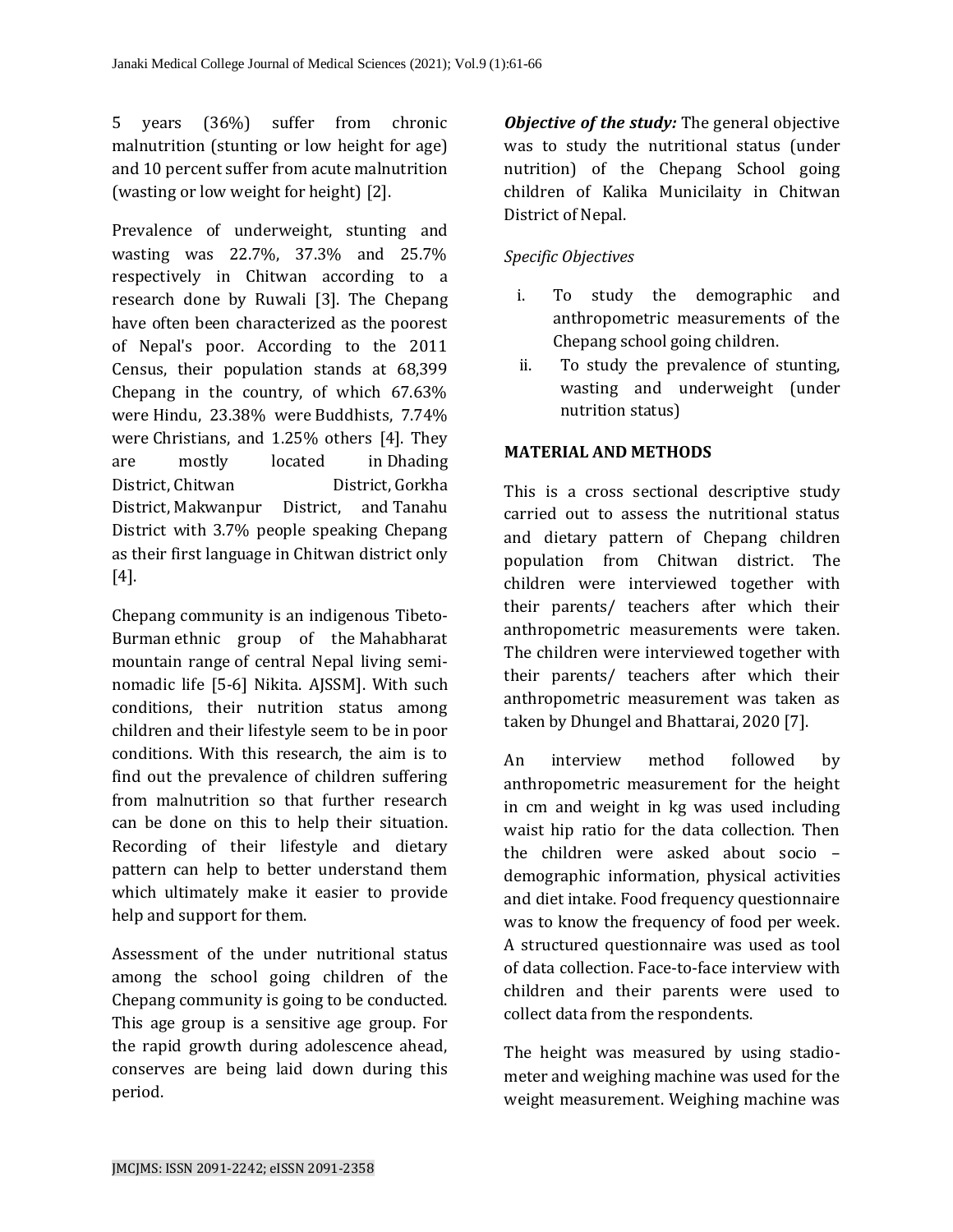standardized for the accuracy of weight before the weight measurement. The waist hip ratio was taken by using inch tape [7]

Data collection tool and basic interviewing techniques were strictly followed in addition to check the consistency and completeness of the tool. Data processing was done by creating variables, entering, coding and tabulation of the data and analysis was done using SPSS version 20 software and Ms Excel.

#### **RESULTS**

The socio-demographic details of the study subjects are presented in Table 1. It shows that 15.9% children were from ages under 5 years, followed by (46.9%) 6 - 9 years and (37.2%) 10 -12 years.

| Table 1: Socio-demographic variables    |               |            |  |  |
|-----------------------------------------|---------------|------------|--|--|
| <b>Variable</b>                         | <b>Number</b> | Percentage |  |  |
| Age                                     |               |            |  |  |
| <5 years                                | 23            | 15.9       |  |  |
| 5-9 years                               | 68            | 46.9       |  |  |
| >10 years                               | 54            | 37.2       |  |  |
| Sex of respondent                       |               |            |  |  |
| Male                                    | 70            | 48.3       |  |  |
| Female                                  | 75            | 51.7       |  |  |
| <b>Religion of respondent</b>           |               |            |  |  |
| Christian                               | 145           | 100.0      |  |  |
| <b>Type of your family</b>              |               |            |  |  |
| Nuclear                                 | 72            | 49.7       |  |  |
| Joint                                   | 73            | 50.3       |  |  |
| <b>Educational Status of respondent</b> |               |            |  |  |
| Not started class                       | 32            | 22.1       |  |  |
| $Class 1-5$                             | 94            | 64.8       |  |  |
| Class $6-10$                            | 19            | 13.1       |  |  |
| Source of family income                 |               |            |  |  |
| Agriculture                             | 47            | 32.4       |  |  |
| Agriculture & labor                     | 84            | 57.9       |  |  |
| Driving, shop, business<br>& other      | 14            | 9.7        |  |  |
| <b>Annual income of family</b>          |               |            |  |  |
| Nrs. < 30,000                           | 87            | 60.0       |  |  |
| Nrs. > 30,000                           | 58            | 40.0       |  |  |

| Table 2: Nutritional Status of the Chepang children        |                |                            |  |  |
|------------------------------------------------------------|----------------|----------------------------|--|--|
| Variable                                                   | <b>Number</b>  | Percent                    |  |  |
| <b>MUAC</b> of the respondents                             |                |                            |  |  |
| Risk<br>for<br>acute<br>malnutrition(12.5-13.5)            | 10             | 43.5                       |  |  |
| Well Nourished(>13.5)                                      | 13             | 56.5                       |  |  |
| <b>BMI</b> of the respondents                              |                |                            |  |  |
| Underweight (<18.5)                                        | 121            | 83.4                       |  |  |
| Normal (18.5-24.99)                                        | 24             | 16.6                       |  |  |
| <b>WH Ratio for male</b>                                   |                |                            |  |  |
| Low risk (<0.95)                                           | 54             | 77.1                       |  |  |
| Medium risk (0.96-1)                                       | 16             | 22.9                       |  |  |
| <b>WH Ratio of female</b>                                  |                |                            |  |  |
| Medium risk (0.81-0.85)                                    | 29             | 38.7                       |  |  |
| High risk (>0.85)                                          | 46             | 61.3                       |  |  |
| Height for age (Waterlow's classification)                 |                |                            |  |  |
| Normal (>95)                                               | 19             | 13.1                       |  |  |
| Mildly Impaired (87.5-95)                                  | 92             | 63.4                       |  |  |
| Moderately impaired (80-87.5)                              | 30             | 20.7                       |  |  |
| Severely impaired (<80)                                    | $\overline{4}$ | 2.8                        |  |  |
| Weight for height (Gomez<br>standard)                      |                | <b>Classification (WHO</b> |  |  |
| Normal (>90)                                               | 136            | 93.8                       |  |  |
| Mildly impaired (80-90)                                    | 9              | 6.2                        |  |  |
| <b>Weight for age (Gomez Classification (WHO standard)</b> |                |                            |  |  |
| Normal nutritional status<br>$\sqrt{ }$<br>$90-110$        | 40             | 27.6                       |  |  |
| First<br>mild<br>degree,<br>malnutrition (75-89.99)        | 63             | 43.4                       |  |  |
| degree,<br>Second<br>moderate<br>malnutrition (60-74.99)   | 37             | 25.5                       |  |  |
| Third<br>degree,<br>severe<br>malnutrition $($ <60)        | 5              | 3.4                        |  |  |

More than half of the children (51.7%) were female whereas the rest of the children (48.3%) were male. All of the respondents followed Christianity as their religion. Half of the children (50.3%) belonged to joint family and the rest (49.7%) belonged to nuclear family.

Majority of the children (64.8%) were enrolled in class 1-5 followed by (13.1%) enrolled in class 6-10 and nearly quarter (22.1%) children had not started their study yet. More than half of the children's families (57.9%) had income from agriculture and farming, whereas 32.4% had agriculture as their income source and the rest 9.7% had driving, business, shops, etc. as their income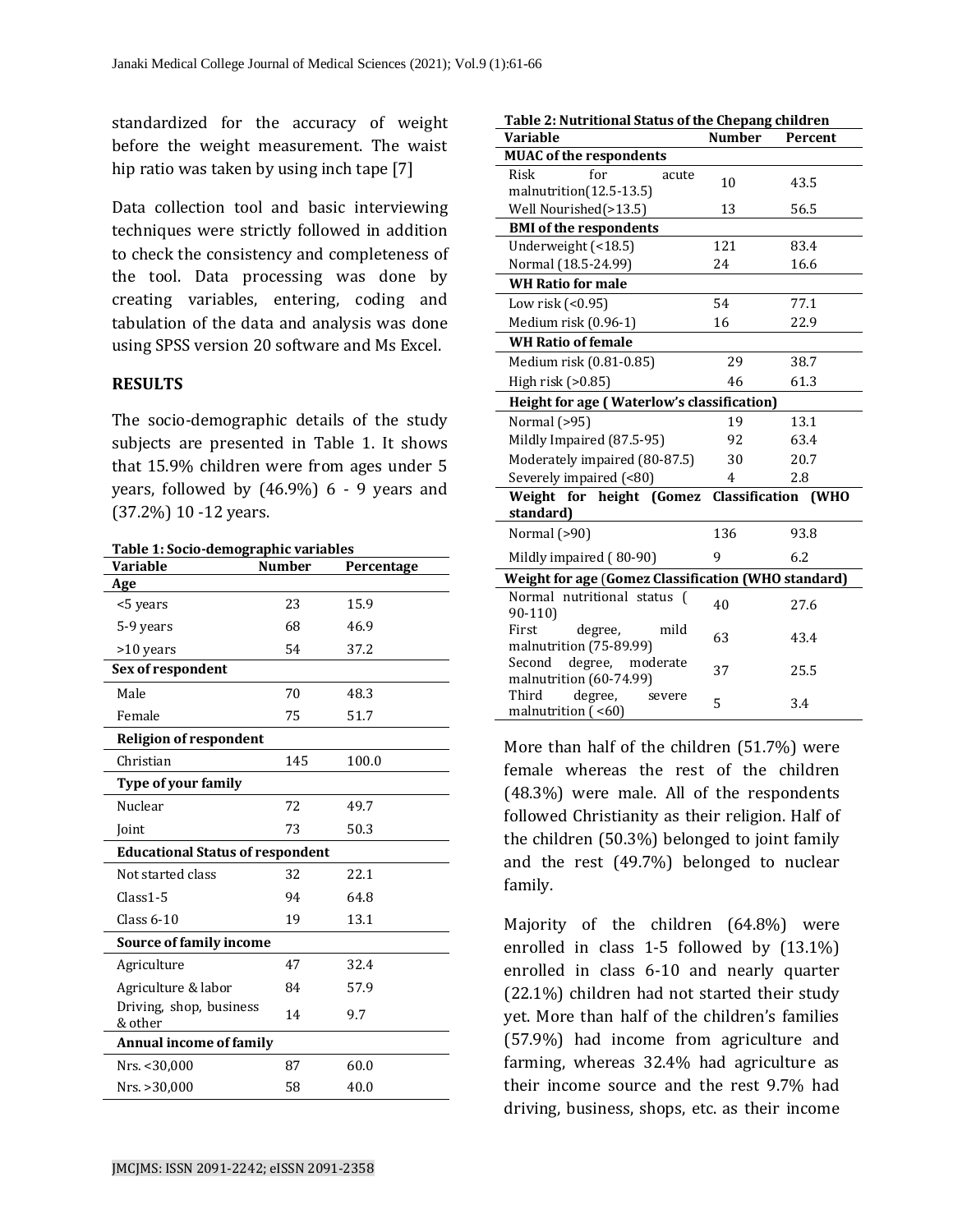sources. More than half of children (60.0%) had annual family income below Nrs.30,000 and the rest (40%) had annual family income above NRs.30,000.

Table 2 depicts the nutritional status of the Chepang Children of Chitwan. Among the children under 5 years of age, a little more than half of the children (56.5%) were well nourished (MUAC>13.5) while nearly half of the children (43.5%) were at a risk for acute malnutrition (MUAC between12.5-13.5).

Majority of the children (83.4%) were underweight (BMI below 18.5) and the rest (16.6%) were normal (BMI between 18.5- 24.99). Three quarters of the total male respondents (71.4%) had waist-hip ratio of below 0.95 (low risk for obesity) and the remaining children (22.9%) had waist/hip ratio between 0.96 to 1 (medium risk for obesity).

For the total female respondents, more than half children (61.3%) had waist-hip ratio above 0.85 (high risk for obesity) and the rest (38.7%) had waist-hip ratio between 0.81- 0.85(low risk for obesity).

More than half of the children (63.4%) had mildly impaired height for age while nearly a quarter of them (20.7%) were moderately impaired, followed by 13.1% with normal height for age and 2.8% severely impaired. Thus, 86.9% of the total children were found to be stunted.

Nearly all the children (93.8%) had normal weight for height  $(>90)$  and the rest  $(6.2\%)$ were mildly impaired (80-90). Therefore, 6.2% of the children were found to be wasted.

Almost half of the total children (43.4%) were in the first degree, mildly malnourished(75- 89.99), a little over a quarter (27.6%) had

normal nutritional status(90-110), a quarter of the children (25.5%) were in the second degree, moderately malnourished(60-74.99) and the rest (3.4%) were in the third degree, severely malnourished  $(560)$ . Thus, it was found that 72.3% of the total children were underweight.

#### **DISCUSSION**

The above study presents that 15.9% children were from ages under 5 years, followed by (46.9%) 6 - 9 years and (37.2%) 10 -12 years which is similar to the statistics of the Central Bureau of Statistics (CBS), 2001 according to which there were higher percentage of children of the age group 6-9 (28.3%) followed by 10-14 (26.2%) and finally least percentage of children under 5 years (24.2%) [8]. In the present study, more than half of the children (51.7%) studied were female whereas the rest of the children (48.3%) were male which is in contrast to the statistics of CBS, 2001 [8]. According to the present study, all of the respondents followed Christianity as their religion which is very surprising as Statistical Yearbook of Nepal, 2013 indicates Hinduism as the major religion followed (81.3%) with Christianity in the fourth position only (1.4%) [9].

In light of the present context, half of the children (50.3%) belonged to joint family and the rest (49.7%) belonged to nuclear family, which is in contrast to the Annual Household Survey 2015/16, which states that 17.1% people belong to nuclear families while the rest belong to various degrees of joint families [10]. Present study depicts that majority of the children (64.8%) were enrolled in class 1-5 followed by (13.1%) enrolled in class 6-10 and nearly quarter (22.1%) children had not started their study yet. It was found in the current study that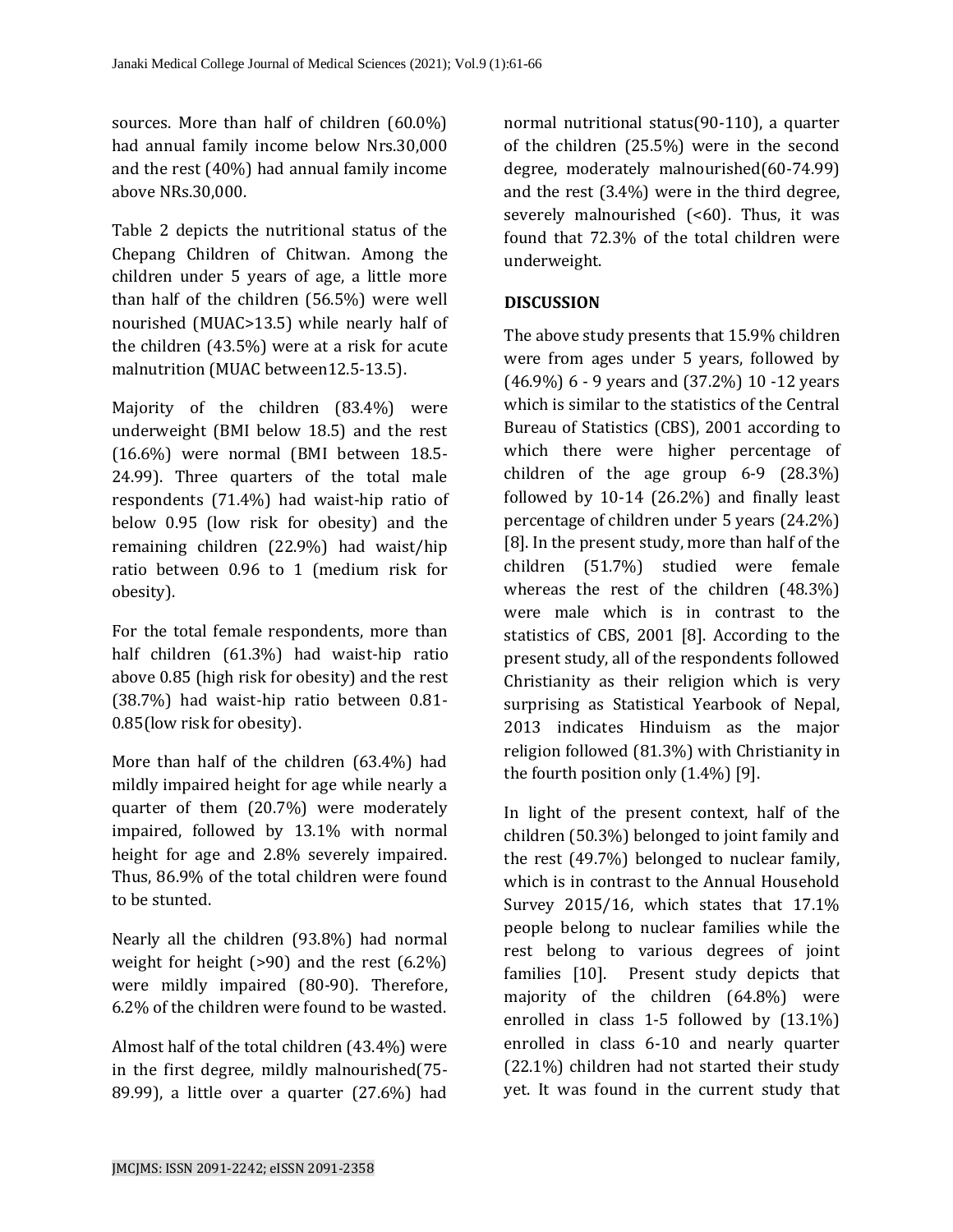children who were 5 years old hadn't started their school, yet in opposition to the findings by World Bank collection of development studies, it was reported that primary school starting age (years) in Nepal was 5 years [11]. In pretext of current study, more than half of the children's families (57.9%) had income from agriculture and labor, whereas 32.4% had agriculture as their income source and the rest 9.7% had driving, business, shops, etc. as their income sources which is similar to the findings conducted by Chettri and Silwal [12]. Present study illustrates that more than half of children (60.0%) had annual family income below Nrs. 30,000 and the rest (40%) had annual family income above NRs. 30,000. This data is in opposition to the study conducted by Chettri and Silwal who states that higher percentage of people (49%) earned more than Nrs. 30,000 a year whereas the rest (26%) earned less than Nrs. 30,000 annually [12].

In present context, it is illustrated that among the children under 5 years of age, a little more than half of the children (56.5%) were well nourished (MUAC>13.5) while nearly half of the children (43.5%) were at a risk for acute malnutrition (MUAC between12.5-13.5). Majority of the children (83.4%) were underweight (BMI below 18.5) and the rest (16.6%) were normal (BMI between 18.5- 24.99). Three quarters of the total male respondents (71.4%) had waist-hip ratio of below 0.95 (low risk) and the remaining children (22.9%) had waist/hip ratio between 0.96 to 1 (medium risk). For the total female respondents, more than half children (61.3%) had waist-hip ratio above 0.85 (high risk) and the rest (38.7%) had waist-hip ratio between 0.81-0.85(low risk).

In a study done among Chepang children in two municipality of Dhading district, It was found that 26.8% children were underweight, 66% were stunted and 6.6% were suffering from wasting [13]. In this study, more than half of the children (63.4%) had mildly impaired height for age while nearly a quarter of them (20.7%) were moderately impaired, followed by 13.1% with normal height for age and 2.8% severely impaired. But Ghimire (2015) reported that on an average, 17% children of Chepang had better height, weight and thickness of arm than other communities' children [13].

In a study among Pakistani primary school children, eight percent (95% CI 6.9-9.4) children were stunted and 10% (95% CI 8.7- 11.5) children were thin [14] which is very low in comparision to chepang children in our study. Another population based Survey in Bangladesh states that overall prevalence of stunting, wasting and underweight was 41.3%, which is also different from present study [15].

A study conducted in Chepang children of Dhading district depicts those children stunted prevalence was 66%, which is nearly similar to the present context i.e., 86.9%, however the underweight prevalence was 66%, which is in contrast to present study. Meanwhile, the prevalence of wasting is very similar i.e., 6.6% [13].

Nearly all the children (93.8%) had normal weight for height  $(>90)$  and the rest  $(6.3\%)$ were mildly impaired (80-90). Therefore, present study depicts that very less number of the children (6.2%) were found to be wasted. Almost half of the total children (43.4%) were in the first degree, mildly malnourished (75-89.99), a little over a quarter (27.6%) had normal nutritional status (90-110), a quarter of the children(25.5%) were in the second degree,